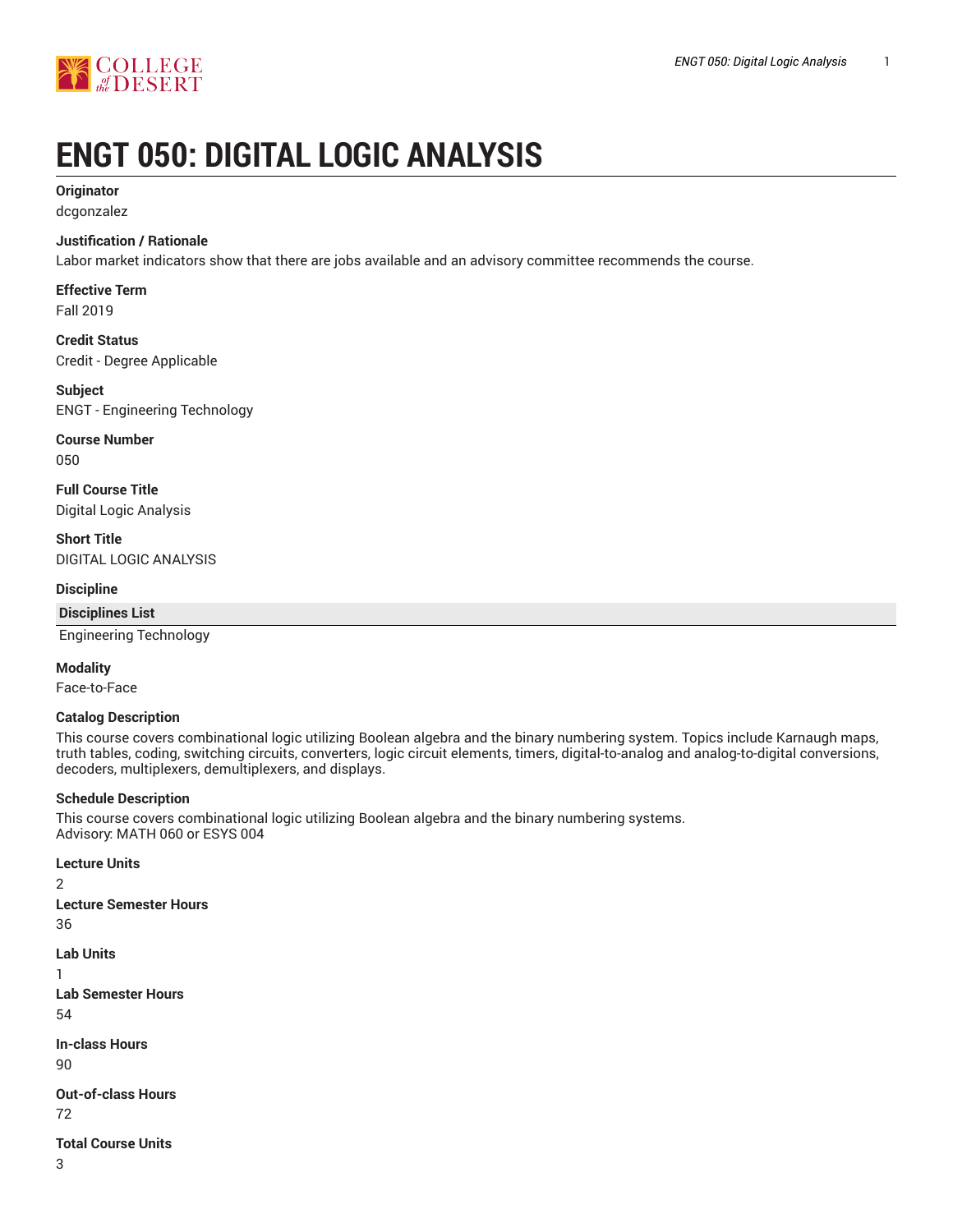

# **Total Semester Hours**

162

**Prerequisite Course(s)** Advisory: MATH 060 or ESYS 004

# **Required Text and Other Instructional Materials**

**Resource Type** Book

**Author** Floyd, Thomas L.

**Title** Digital Fundamentals

**Edition**

11th

**Publisher**

Pearson

**Year** 2014

**College Level**

Yes

**ISBN #** 978-0132737968

**Resource Type**

Manual

**Author**

Floyd, Thomas L., Buchla, David

**Title** Lab Manual for Digital Fundamentals

## **Publisher**

Pearson

**Year**

2014

**For Text greater than five years old, list rationale:** ISBN for lab manual: 978-0133514391

**Class Size Maximum**

30

**Entrance Skills** Unit conversion skills

## **Prerequisite Course Objectives**

ESYS 004-Convert units within the US and metric systems and between the US and metric system units using unit fractions. MATH 060-Recognize and convert between units of measurements in the American and metric systems. MATH 060-Use unit measure appropriately in applications.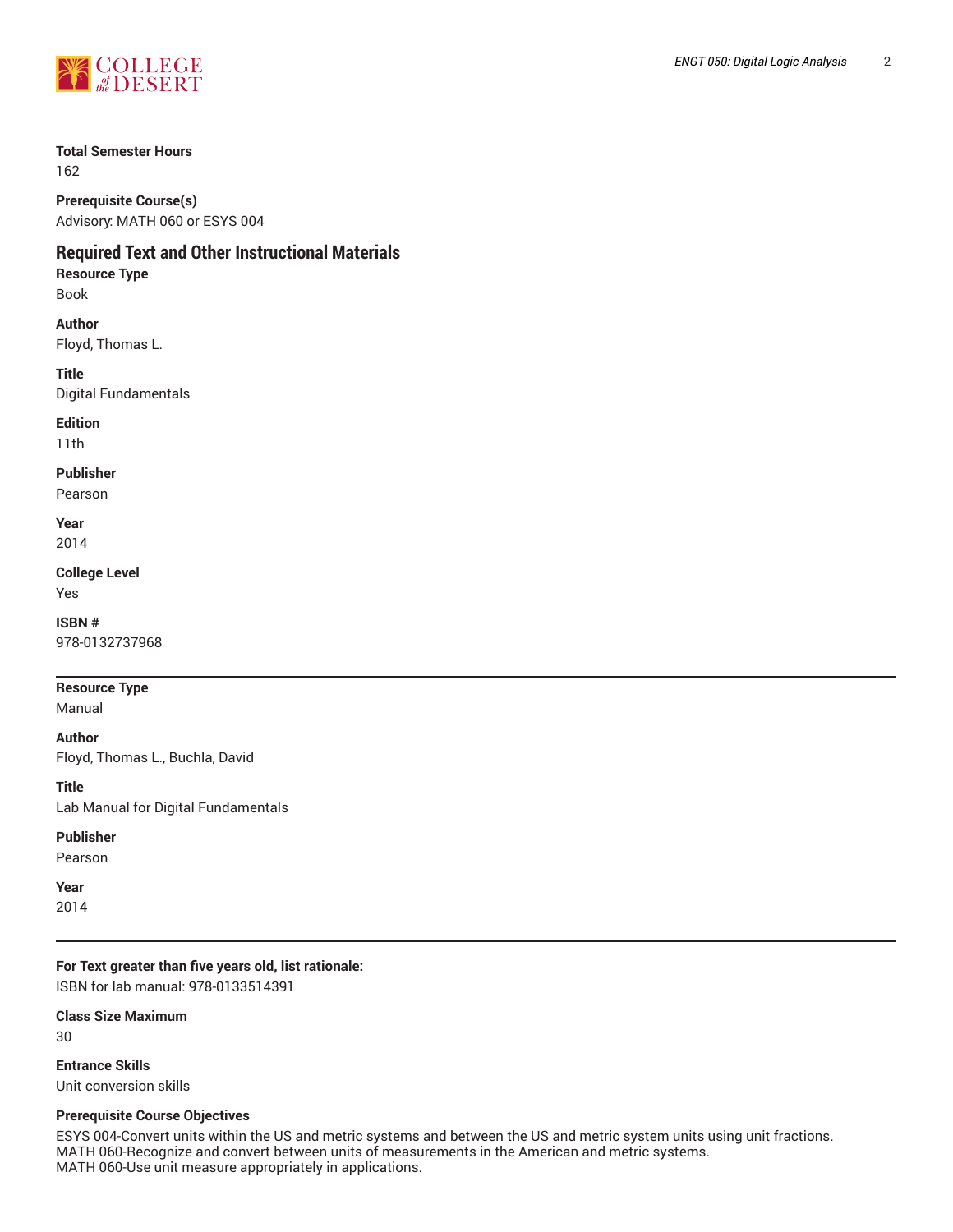

#### **Entrance Skills**

Compute using four basic operations.

#### **Prerequisite Course Objectives**

ESYS 004-Compute using the four basic operations of addition, subtraction, multiplication, and division on the rational numbers. ESYS 004-Apply the order of operations to simplify expressions involving several operations. MATH 060-Apply the basic operations to solve application problems that involve whole numbers, integers, and rational numbers. MATH 060-Apply the order of operations to simplify expressions involving several operations using rational numbers.

#### **Entrance Skills**

Math with fractions

#### **Prerequisite Course Objectives**

ESYS 004-Convert between improper fractions, mixed numbers, and decimals. ESYS 004-Use the fundamental property of fractions and prime factorizations to write equivalent fractions. MATH 060-Apply methods of conversion between percents, decimals, and fractions.

#### **Entrance Skills**

Perform math with variables.

#### **Prerequisite Course Objectives**

MATH 060-Understand the concept of a variable and how a variable can be used to represent an unknown quantity. MATH 060-Evaluate an algebraic expression via substitution of rational numbers and determine if a given value is a solution to an algebraic equation

#### **Course Content**

- 1. Number systems and number system conversion
	- a. Binary numbering system
	- b. Octal numbering system
	- c. Hexadecimal numbering system
	- d. Binary Coded Decimal (BCD) system
	- e. Binary addition
	- f. Binary subtraction
- 2. Logic Gates
	- a. Gate
	- b. Inverters
	- c. OR gate, AND gate, NAND gate, NOR gate
	- d. Data control enable/inhibit
	- e. AND gate enable/inhibit
	- f. OR gate enable/inhibit
	- g. NAND gate enable/inhibit
	- h. NOR gate enable/inhibit
	- i. Summary gate enable/inhibit
	- j. NAND as an inverter
	- k. NOR as an inverter
	- l. Expanding an AND gate
	- m. Expanding a NAND gate
	- n. Expanding an OR gate
	- o. Expanding a NOR gate
- 3. Waveforms and Boolean algebra
	- a. Waveform analysis
	- b. Delayed clock and shift-counter waveforms
	- c. Combinational Logic
	- d. Boolean theorems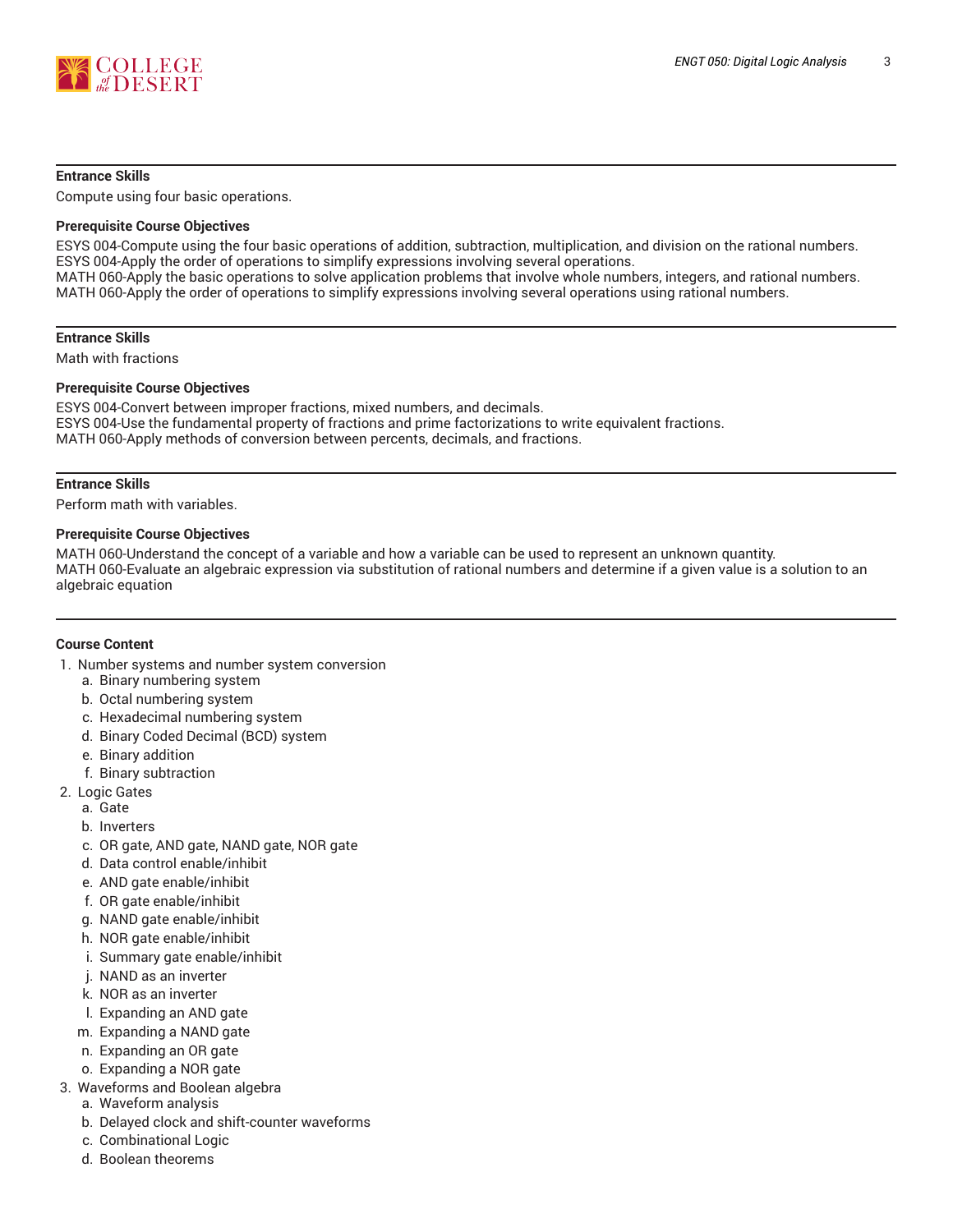

- e. DeMorgan's Theorems
- f. Designing logic circuits
- g. AND-OR-INVERT gate
- h. Reducing Boolean expressions with Karnaugh maps
- 4. Exlusive-OR gate
	- a. Enable/inhibit
	- b. Waveform analysis
	- c. Exclusive-NOR
	- d. Exclusive-OR/NOR
	- e. Parity
	- f. Even-parity generator
	- g. Even/odd-parity generator
	- h. Parity checker
	- i. Nine-bit parity generator/checker
	- j. Comparator
- 5. Adders
	- a. Half adder
	- b. Full adder
	- c. Ones complement adder/subtracter
	- d. Twos complement adder/subtracter
	- e. Binary-coded-decimal addition
	- f. Binary-coded-decimal adder
- 6. Specifications and open-collector gate
	- a. TTL subfamilies
	- b. TTL electrical characteristics
	- c. TTL supply currents
	- d. TTL switching characteristics
	- e. TTL open-collector gates
	- f. Open-collector applications
	- g. CMOS (Complementary Metal Oxide Semiconductor)
	- h. CMOS subfamilies
	- i. CMOS specifications
	- j. Interfacing TTL (transistor-transistor logic) to CMOS
	- k. Emitter Coupled Logic (ECL)
	- l. Interfacing ECL to other logic families
	- m. Surface mount technology
- 7. Flip-flops
	- a. Introduction to flip-flops
	- b. Crossed NAND set-reset flip-flops
	- c. Crossed NOR set-reset flip-flops
	- d. Comparisons
	- e. Using a set-reset flip-flop as a debounce circuit
	- f. The gated set-reset flip-flop
	- g. The transparent D flip-flop
	- h. The master-slave D flip-flop
	- i. The pulse edge-triggered D flip-flop
- 8. Master-Slave D and JK flip-flops
	- a. Toggling a master-slave D flip-flop
	- b. The JK flip-flop
	- c. The nonoverlapping clock
	- d. The shift counter
	- e. Asynchronous counter Design (Mod count)
	- f. Synchronous counter Design (Mod count)
	- g. Up/Down counter
	- h. Typical JK ICs
- 9. Shift registers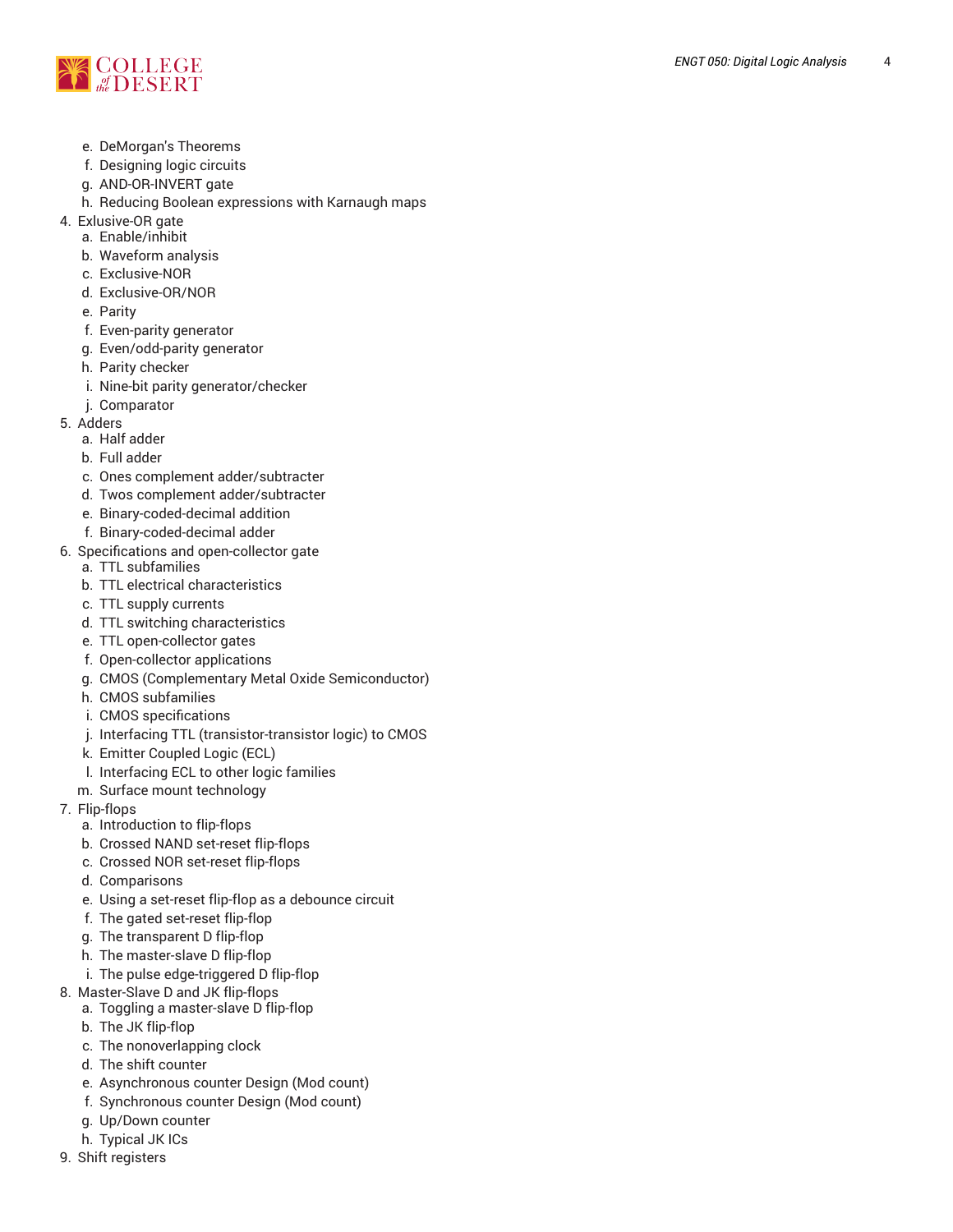

- a. Shift register constructed from JK flip-flops
- b. Parallel and serial data
- c. Parallel-in serial-out
- d. Serial data transmission formats
- e. IC shift registers
- f. Serial data transmission formats
- g. IC shift registers
- h. Serial data standards
- i. The ASCII code
- 10. Schmitt-trigger inputs and clocks
	- a. The Schmitt-trigger input
	- b. Using a Schmitt-trigger to square-up an irregular wave
	- c. Schmitt-trigger clock
	- d. The 555 timer used as a clock
	- e. Crystal oscillators
	- f. One shot circuits and ICs
	- g. The 555 used as a one shot Astable
- 11. Digital-to-Analog and Analog-to-Digital conversions
	- a. Resistor networks for digital-to-analog conversion
		- b. The TTL digital-to-analog converter
		- c. Analog-to-digital conversion using voltage conversion
		- d. The count-up and compare analog-to-digital converter
- 12. Decoders, multiplexers, demultiplexers and displays
	- a. Decoders
	- b. Demultiplexers
	- c. Multiplexers
	- d. Using a multiplexer to reproduce a desired truth table
	- e. Multiplexer and demultiplexer
	- f. The 8-trace scope multiplexer
	- g. The Light Emitting Diode (LED)
	- h. The 7-segment display
	- i. The liquid crystal display

# **Lab Content**

- 1. Troubleshooting a 4-bit adder using a 7483 integrated circuit
- 2. Determine the truth table from the following gates:
	- a. Inverters
	- b. OR gates
	- c. AND gates
	- d. NAND gates
	- e. NOR gates
- 3. Data control enable/inhibit of the following gates
	- a. AND gate
	- b. OR gate
	- c. NAND gate
	- d. NOR gate
- 4. Waveforms and Boolean algebra
	- a. From a combination logic circuit write a boolean expression and complete truth table
	- b. From a truth table complete a truth table and construct a combination logic circuit
	- c. Construct a decimal to BCD encoder using three OR gates
- 5. Determing the truth table from the following gates
	- a. Exclusive-OR
	- b. Exclusive-NOR
- 6. Data control enable/inhibit of the following gates
	- a. Exclusive-OR
	- b. Exclusive-NOR
- 7. Construct an even/odd-parity generator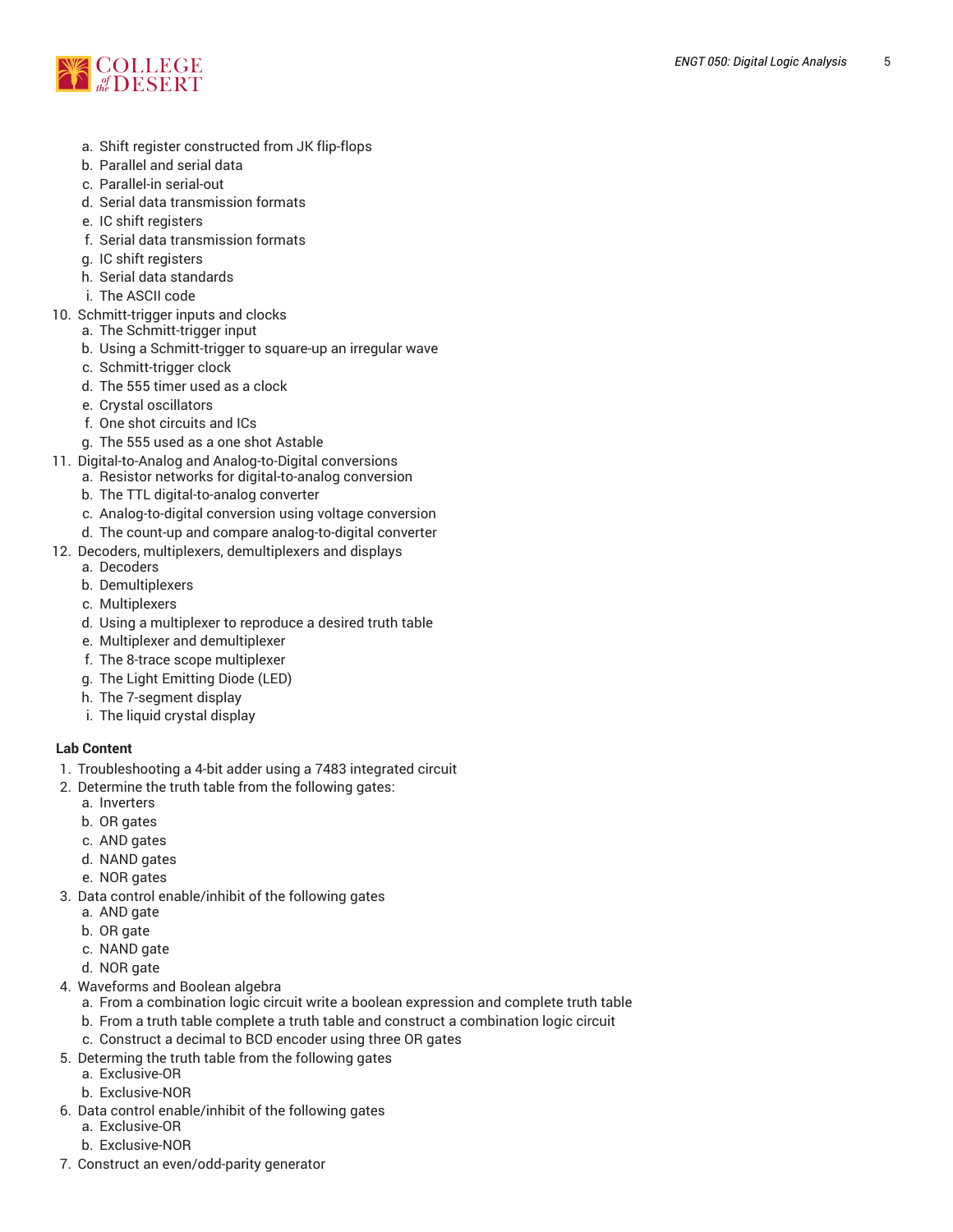

#### 8. Specifications and open-collector gates

- a. Measure 7404 TTL electrical characteristics
- b. Measure 74LS04 TTL electrical characteristics
- 9. Flip-flop characteristics and measurements
	- a. The master-slave D flip-flop b. Construct a nonoverlapping clock Master-slave JK flip-flop
- 
- 10. Shift registers
- 11. Digital-to-analog and analog-to-digital conversions lab construction
	- a. Resistor networks for digital-to-analog conversion
	- b. The TTL digital-to-analog converter
	- c. Analog-to-digital conversion using voltage conversion
	- d. The count-up and compare analog-to-digital converter
- 12. Construct a decimal up counter driver a 7 segment LED
- 13. Construct an asynchronous decade counter using JK flip-flops
- 14. Build a four-channel Multiplexer and Demultiplexer circuit

#### **Course Objectives**

|             | <b>Objectives</b>                                                       |
|-------------|-------------------------------------------------------------------------|
| Objective 1 | Define decimal, binary, octal and hexadecimal numbering systems.        |
| Objective 2 | Recognize and distinguish different types of logic gates                |
| Objective 3 | Understand the function of logic gates                                  |
| Objective 4 | Determine the output of a digital logic circuit given inputs            |
| Objective 5 | Construct logic circuits and modify the circuit to given specifications |

#### **Student Learning Outcomes**

|           | Upon satisfactory completion of this course, students will be able to:                        |
|-----------|-----------------------------------------------------------------------------------------------|
| Outcome 1 | Compare and convert number systems from decimal to binary to octal to hexadecimal             |
| Outcome 2 | Recognize the schematics and use logic gates to arrive at a desired conclusion with any input |
| Outcome 3 | Construct various logic circuits and modify circuits to specifications                        |
| Outcome 4 | Analyze waveforms at various points in logic circuits                                         |

## **Methods of Instruction**

| <b>Method</b>                            | Please provide a description or examples of how each instructional<br>method will be used in this course.                                                                                                                                     |                           |  |  |
|------------------------------------------|-----------------------------------------------------------------------------------------------------------------------------------------------------------------------------------------------------------------------------------------------|---------------------------|--|--|
| Discussion                               | Students will discuss the material during lecture and lab.                                                                                                                                                                                    |                           |  |  |
| Laboratory                               | Laboratory will be used to gain a hands-on understanding of the material<br>presented in lecture.                                                                                                                                             |                           |  |  |
| Lecture                                  | Lecture will provide a theoretical introduction and explanation of the<br>material being covered.                                                                                                                                             |                           |  |  |
| Participation                            | Students will be asked questions during lecture and lab.                                                                                                                                                                                      |                           |  |  |
| <b>Methods of Evaluation</b>             |                                                                                                                                                                                                                                               |                           |  |  |
| <b>Method</b>                            | Please provide a description or examples of how<br>each evaluation method will be used in this course.                                                                                                                                        | <b>Type of Assignment</b> |  |  |
| Mid-term and final evaluations           | Students will be tested through Canvas to determine In Class Only<br>their understanding of the material.                                                                                                                                     |                           |  |  |
| Group activity participation/observation | During lab students will work in teams to perform<br>and solve the lab report. Students will discuss their<br>findings with classmates.                                                                                                       | In Class Only             |  |  |
| Laboratory projects                      | Laboratory projects and findings will be evaluated<br>to gain a better understanding for the students'<br>comprehension of the material. During lab, students<br>will perform the lab work. At home, students will<br>write their lab report. | In and Out of Class       |  |  |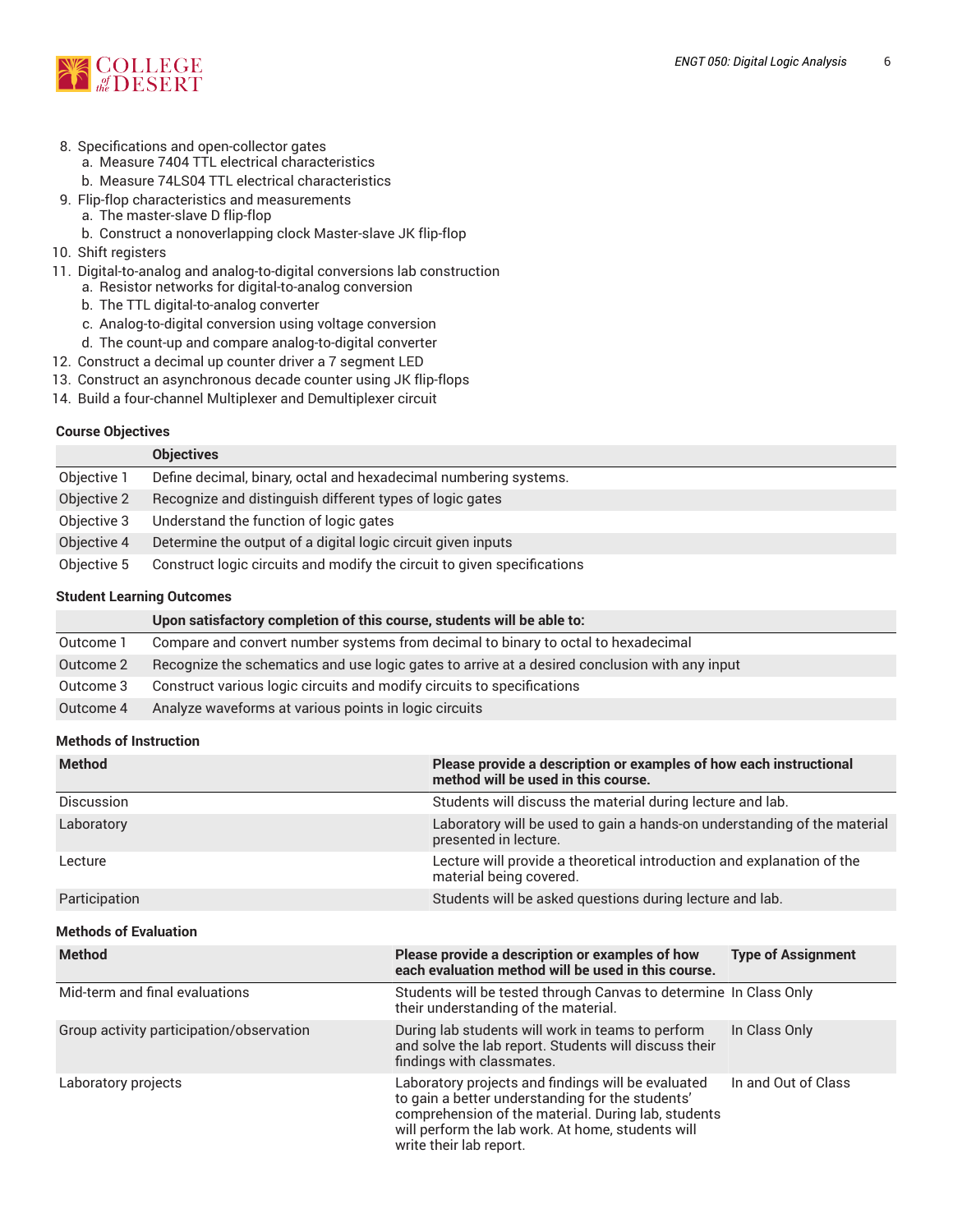

| Student participation/contribution | Students will be evaluated by their participation in<br>both lecture and lab.                                                                                                      | In Class Only     |
|------------------------------------|------------------------------------------------------------------------------------------------------------------------------------------------------------------------------------|-------------------|
| Tests/Quizzes/Examinations         | Quizzes and Exams will include multiple choice<br>questions.                                                                                                                       | In Class Only     |
| Written homework                   | Homework will be assigned via Canvas and some<br>questions will require a short answer written<br>response. Students will also be assigned lab reports<br>to be completed at home. | Out of Class Only |

#### **Assignments**

# **Other In-class Assignments**

- 1. Take notes
- 2. Lab work
- 3. Lab notebook
- 4. Quizzes
- 5. Exams
- 6. Discussion

## **Other Out-of-class Assignments**

- 1. Reading assignments
- 2. Writing assignments
- 3. Lab write-ups

#### **Grade Methods**

Letter Grade Only

# **Comparable Transfer Course Information**

**University System CSU Campus** CSU Long Beach

#### **Course Number**

ET 255

**Course Title**

Introduction to Digital Electronics

# **Catalog Year**

2018

#### **University System**

CSU

**Campus** California State Polytechnic University, Pomona

#### **Course Number**

ETE 230 **Course Title** Introduction to Digital Logic

**Catalog Year** 2018

#### **Rationale**

Number systems and conversions, theory and practice of fundamental and universal gates,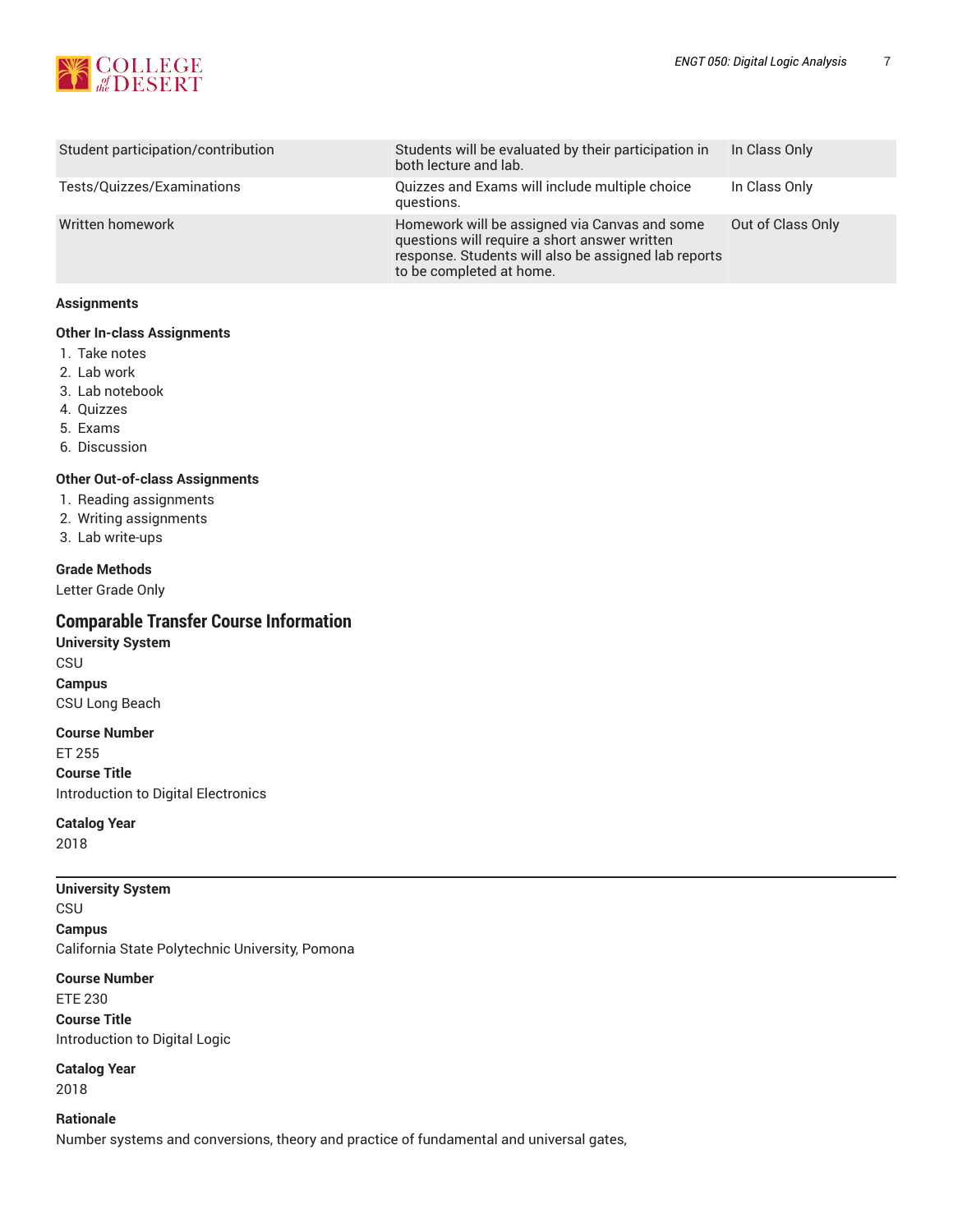

# **MIS Course Data**

**CIP Code** 15.0000 - Engineering Technology, General.

**TOP Code** 092400 - Engineering Technology, General

**SAM Code** C - Clearly Occupational

**Basic Skills Status** Not Basic Skills

**Prior College Level** Not applicable

**Cooperative Work Experience** Not a Coop Course

**Course Classification Status** Credit Course

**Approved Special Class** Not special class

**Noncredit Category** Not Applicable, Credit Course

**Funding Agency Category** Not Applicable

**Program Status** Not program-applicable

**Transfer Status** Transferable to CSU only

**Allow Audit** No

**Repeatability** No

**Materials Fee** No

**Additional Fees?** No

# **Files Uploaded**

**Attach relevant documents (example: Advisory Committee or Department Minutes)**  EngrTech Advisory 02-27-18 Minutes and Handouts.pdf

# **Approvals**

**Curriculum Committee Approval Date** 11/09/2018